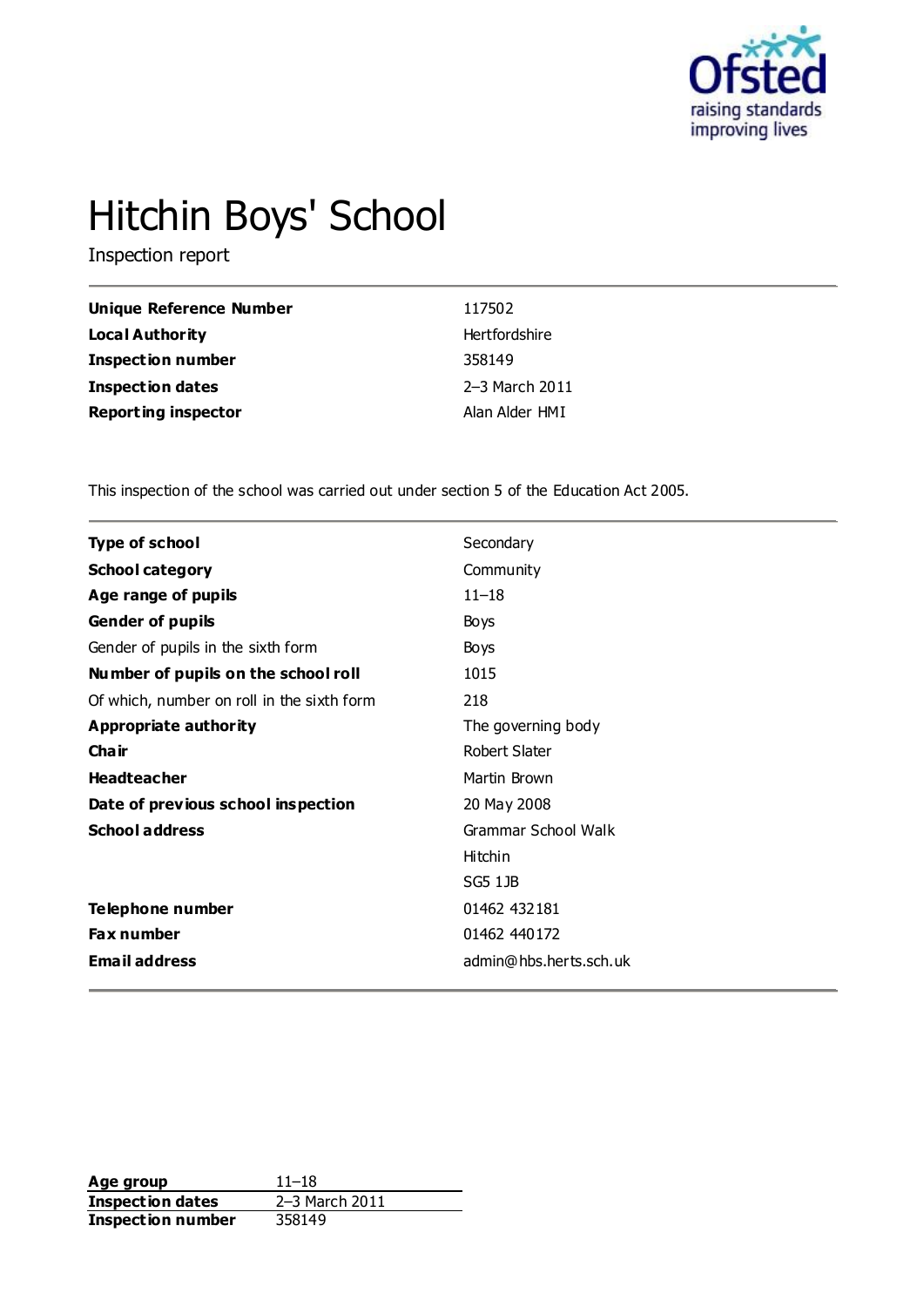The Office for Standards in Education, Children's Services and Skills (Ofsted) regulates and inspects to achieve excellence in the care of children and young people, and in education and skills for learners of all ages. It regulates and inspects childcare and children's social care, and inspects the Children and Family Court Advisory Support Service (Cafcass), schools, colleges, initial teacher training, work-based learning and skills training, adult and community learning, and education and training in prisons and other secure establishments. It assesses council children's services, and inspects services for looked after children, safeguarding and child protection.

Further copies of this report are obtainable from the school. Under the Education Act 2005, the school must provide a copy of this report free of charge to certain categories of people. A charge not exceeding the full cost of reproduction may be made for any other copies supplied.

If you would like a copy of this document in a different format, such as large print or Braille, please telephone 0300 123 4234, or email **[enquiries@ofsted.gov.uk](mailto:enquiries@ofsted.gov.uk)**.

You may copy all or parts of this document for non-commercial educational purposes, as long as you give details of the source and date of publication and do not alter the documentation in any way.

To receive regular email alerts about new publications, including survey reports and school inspection reports, please visit our website and go to 'Subscribe'.

Royal Exchange Buildings St Ann's Square Manchester M2 7LA T: 0300 123 4234 Textphone: 0161 618 8524 E: **[enquiries@ofsted.gov.uk](mailto:enquiries@ofsted.gov.uk)**

W: **[www.ofsted.gov.uk](http://www.ofsted.gov.uk/)**

© Crown copyright 2011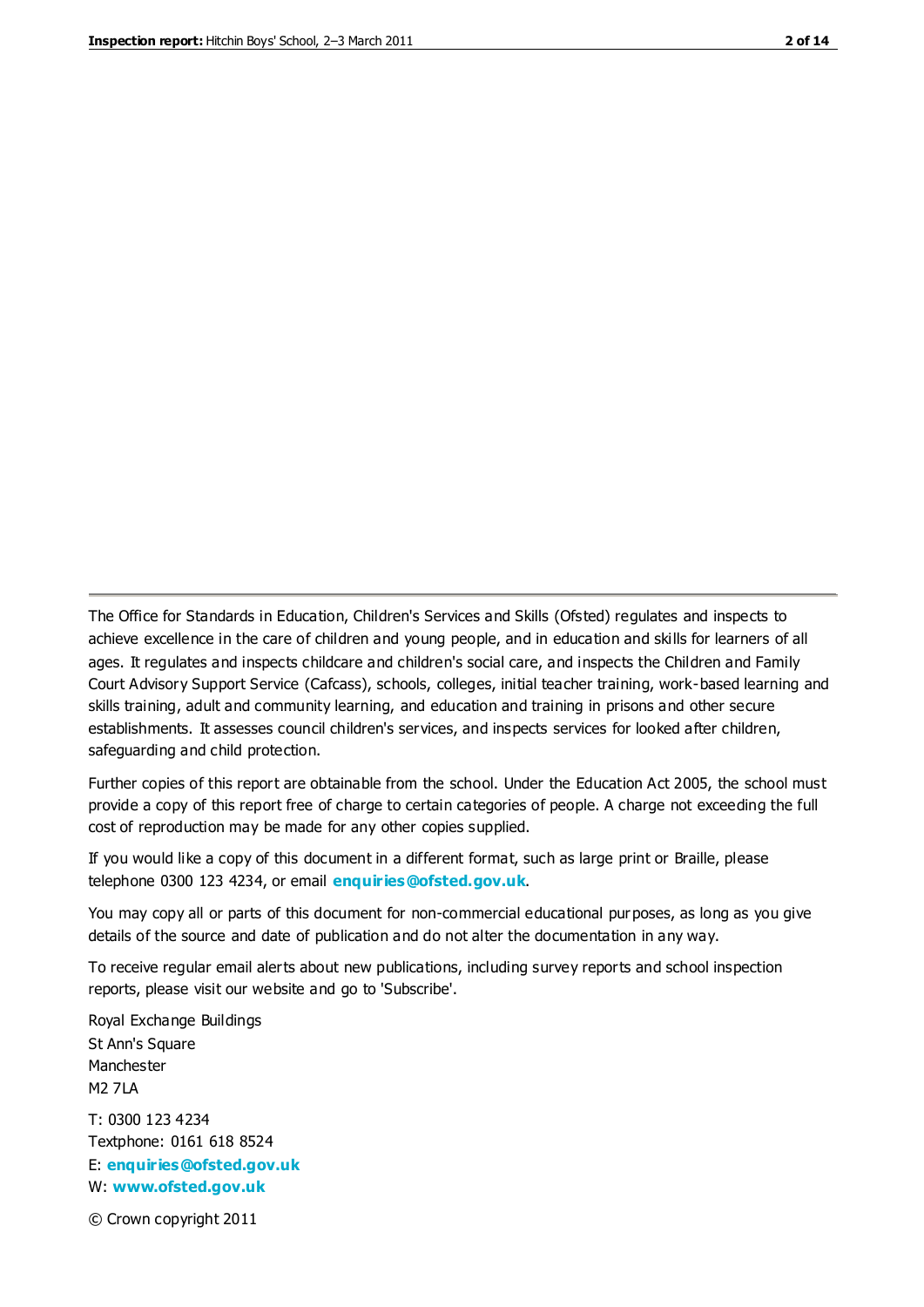# **Introduction**

This inspection was carried out by one of Her Majesty's Inspectors and four additional inspectors. They observed 44 lessons taught by 43 different teachers. Meetings were held with groups of students, the Chair of the Governing Body and members of the school's staff. Inspectors observed the school's work, and scrutinised a wide range of documents including those relating to safeguarding and students' performance data. In addition, questionnaires were analysed from 288 parents and carers, as well as those returned by students and staff.

The inspection team reviewed many aspects of the school's work. It looked in detail at a number of key areas.

- The progress made by different groups of learners.
- How well teaching is adapted to take into account the range of abilities in classes.
- The extent to which the marking of students' work, the use of questions in lessons and students' performance data are used to ensure that all groups of students are making good progress.

# **Information about the school**

The school is of average size. The proportion of students known to be eligible for free school meals is much lower than the national average, and the proportion who are from minority ethnic groups, including those who speak English as an additional language, is in line with the national average. The proportion of students who have special educational needs and/or disabilities, including those who have a statement of special educational needs, is well below average.

The school is part of a three-school consortium for its sixth form provision. A proportion of the students from all three schools study on other schools' sites. It is a hub school for extended services. The school's specialisms are modern foreign languages and technology. The headteacher took up his post in September 2010.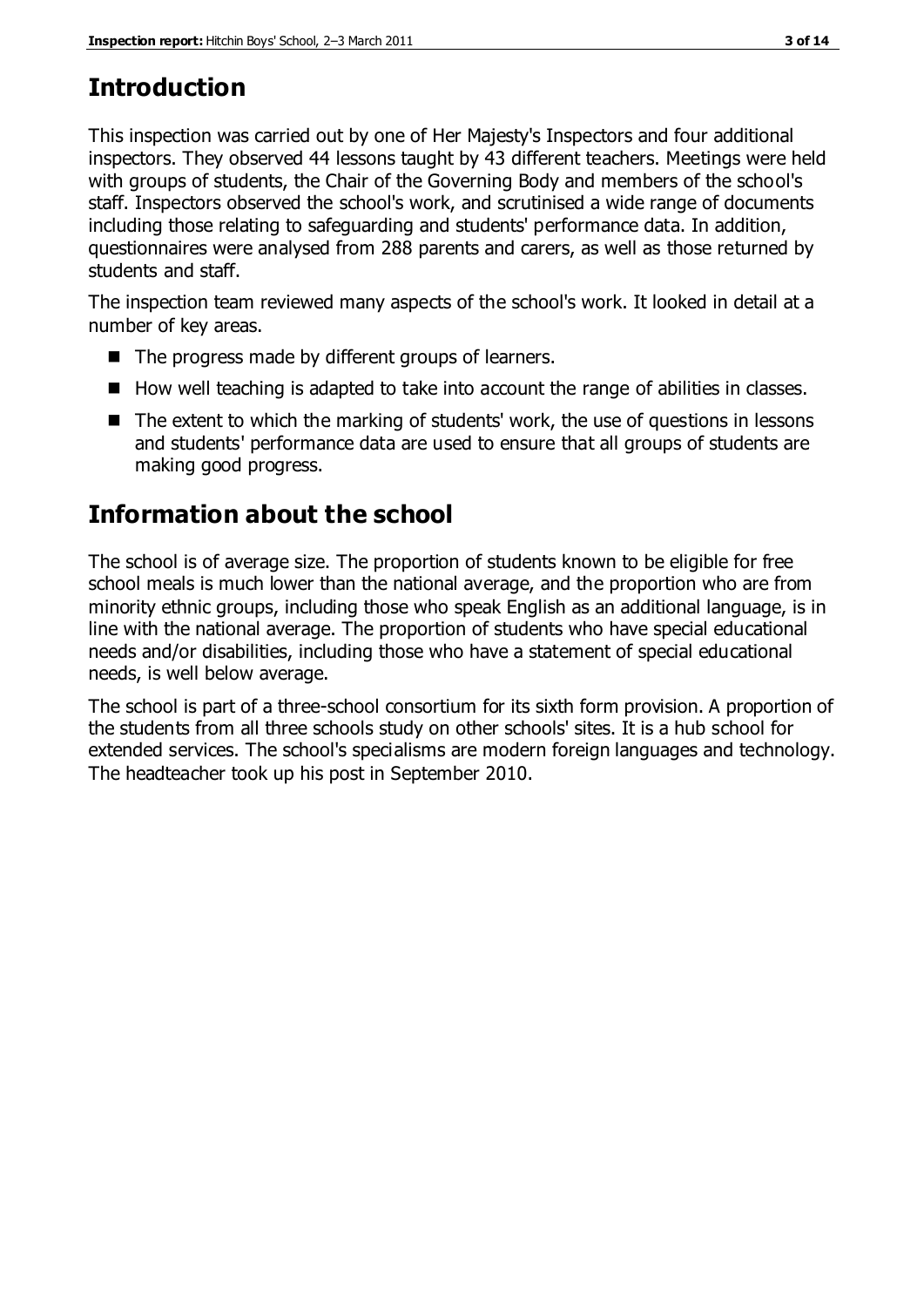**Inspection grades: 1 is outstanding, 2 is good, 3 is satisfactory, and 4 is inadequate** Please turn to the glossary for a description of the grades and inspection terms

# **Inspection judgements**

| Overall effectiveness: how good is the school? |  |
|------------------------------------------------|--|
|------------------------------------------------|--|

# **The school's capacity for sustained improvement 2**

# **Main findings**

This is a good school. The quality of teaching is good, students have mature attitudes to their work, attendance is high and leaders make good use of assessment data to identify and support students who are falling behind in their work. As a result, students make good progress. These strengths are a result of good leadership and management and of strong oversight of the school by the governing body.

The school provides a calm, purposeful learning environment. Behaviour in lessons is good. Students' evident interest in their work, as well as their desire to learn, plays an important role in their academic progress. Lessons almost always engage the interest of students because of the wide variety of approaches to learning that are used. This in turn reflects teachers' own good knowledge, confidence in their teaching and interest in their subjects. No inadequate teaching was seen. Lessons are helpfully resourced: students have regular access to information from books as well as from the use of information and communication technology (ICT). Good opportunities for students to share their knowledge and thinking with each other in discussions contribute to their good learning. This compensates to some extent for the variability in the use of assessment information, including from the marking of students' work and their answers to questions in class, to ensure that learners of all abilities are fully supported and challenged in lessons. However, the weaknesses in assessment mean that the small proportion of students who have special educational needs and/or disabilities are making satisfactory rather than good progress, though it is improving. Those who need the most support make good progress. Students who are from minority ethnic groups also make good progress. Learning is good in the sixth form, where the lessons observed were almost all of good or outstanding quality.

The curriculum provides a good range of subjects and types of course, in both the main school and sixth form. It is designed well to provide interest and challenge to all abilities. The range of extra-curricular activities is good, and includes academic clubs as well as sporting opportunities.

After the last inspection there was a decline in students' attainment and progress. Since then there has been steady improvement, and this is continuing. Both attainment and progress have risen significantly. Leaders' self-evaluation is accurate and is used well to identify areas for improvement. As a result, some other aspects of the school's work have also been recently strengthened. For example, attendance is now high and subject leaders are held more effectively to account for their work by senior leaders and the governing body. The school's capacity for sustained improvement is good.

| ◢ |  |
|---|--|
|   |  |
|   |  |
| ◚ |  |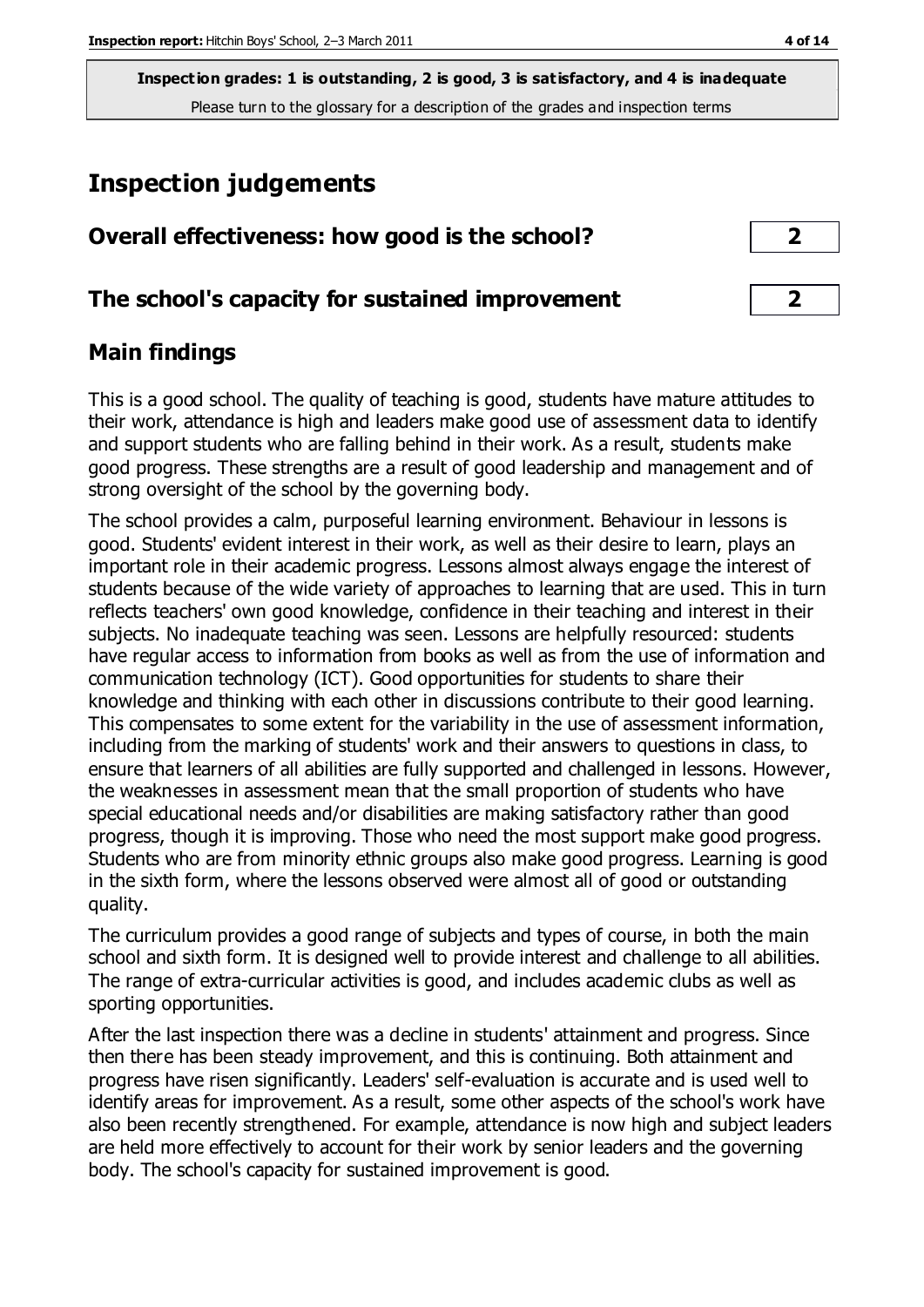**Inspection grades: 1 is outstanding, 2 is good, 3 is satisfactory, and 4 is inadequate** Please turn to the glossary for a description of the grades and inspection terms

#### **What does the school need to do to improve further?**

- Ensure that all students make at least good progress by making sure that teaching takes into account the differences in students' knowledge and understanding, gained from:
	- the marking of students' classwork and homework
	- the answers students give to questions designed to check understanding during lessons
	- the analysis of formal assessments of their learning.

#### **Outcomes for individuals and groups of pupils 2**

Students' attainment when they join the school is above average. In 2010 a significantly higher than average proportion achieved a high-grade GCSE pass in a modern foreign language and at least two higher-grade passes in science. Pass rates in technology subjects are above average. In English and mathematics, attainment is also above average. Both attainment and the progress students make are improving year on year. The school's assessment of their attainment is accurate and current data, including the GCSE results for those who took examinations in Year 10, show that there have been further improvements to students' progress this year. In lessons, good learning was observed in all subjects. Learning is facilitated in a range of ways, including through group work and individual study. Students say that they enjoy learning most when there is an active or practical element and this is corroborated by inspectors' observations. Students who have a statement of special educational needs and those who the school has identified as requiring additional support in lessons do well because the quality of focused support they receive is good. Other students who have special educational needs and/or disabilities are not always specifically catered for in teachers' planning, and so the work set is sometimes slightly too hard for them.

Students enjoy school. They say that they feel safe and that behaviour is good, but report some boisterousness on occasions at entrances to the buildings. Behaviour around the school site is otherwise sensible, however. Students are articulate and speak confidently and politely to adults. They report little bullying and are clear about who they should turn to if they have any concerns. Students are well prepared for their future economic wellbeing because they reach above average standards in their work and are adept at working in groups as well as individually. They are proficient in their use of information and communication technology (ICT). Most of the older students receive guidance on matters of finance.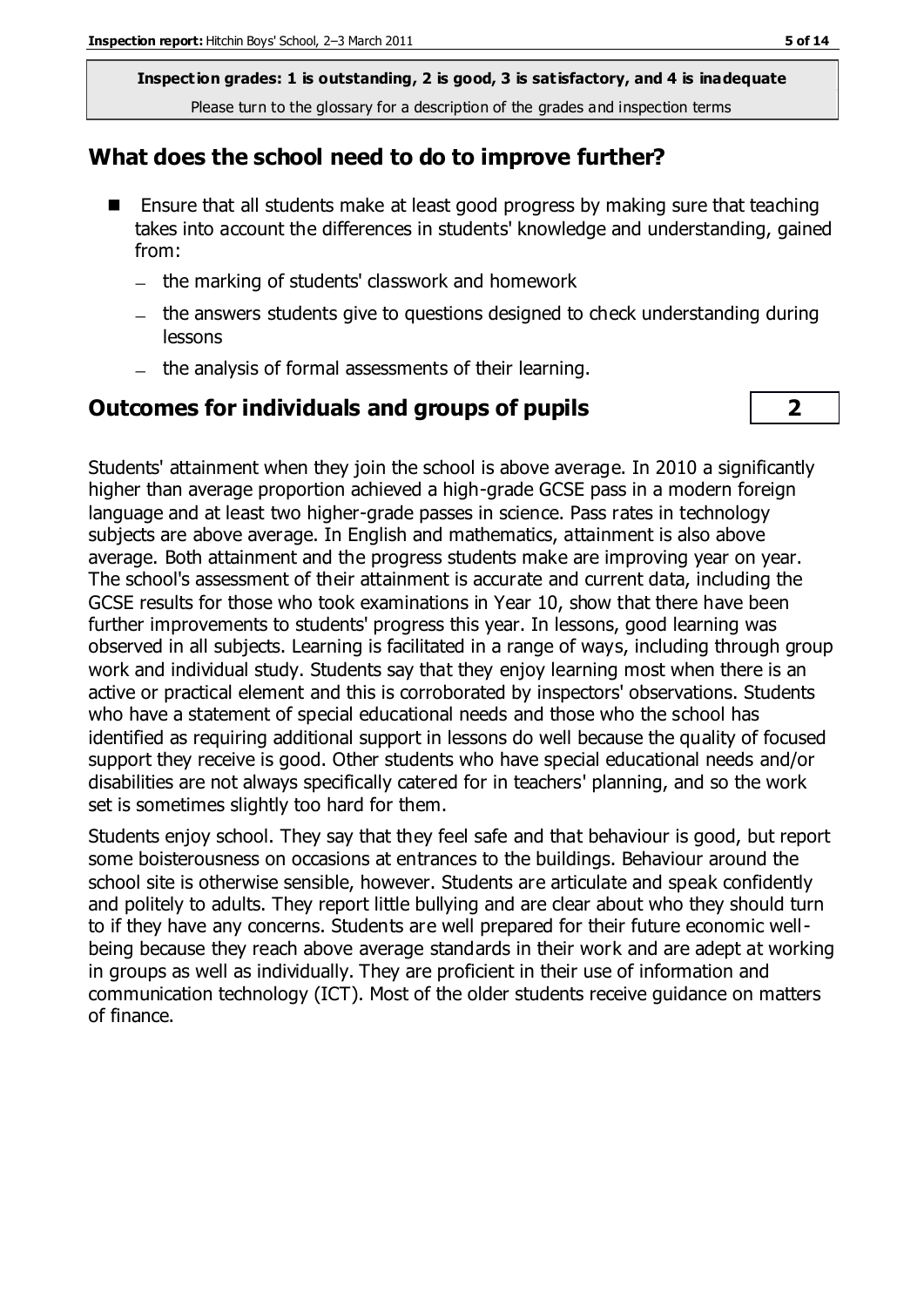# **Inspection grades: 1 is outstanding, 2 is good, 3 is satisfactory, and 4 is inadequate**

Please turn to the glossary for a description of the grades and inspection terms

These are the grades for pupils' outcomes

| Pupils' achievement and the extent to which they enjoy their learning                                                     | $\overline{2}$          |
|---------------------------------------------------------------------------------------------------------------------------|-------------------------|
| Taking into account:<br>Pupils' attainment <sup>1</sup>                                                                   | 2                       |
| The quality of pupils' learning and their progress                                                                        | $\mathcal{P}$           |
| The quality of learning for pupils with special educational needs and/or disabilities<br>and their progress               | 3                       |
| The extent to which pupils feel safe                                                                                      | $\mathbf{2}$            |
| Pupils' behaviour                                                                                                         | 2                       |
| The extent to which pupils adopt healthy lifestyles                                                                       | 2                       |
| The extent to which pupils contribute to the school and wider community                                                   | $\overline{2}$          |
| The extent to which pupils develop workplace and other skills that will contribute to<br>their future economic well-being | $\overline{\mathbf{2}}$ |
| Taking into account:                                                                                                      | 1                       |
| Pupils' attendance <sup>1</sup>                                                                                           |                         |
| The extent of pupils' spiritual, moral, social and cultural development                                                   | 2                       |

<sup>1</sup> The grades for attainment and attendance are: 1 is high; 2 is above average; 3 is broadly average; and 4 is low

# **How effective is the provision?**

The great majority of teaching is good or better. No inadequate teaching was observed during the inspection and the school's own accurate monitoring suggests that there is none. It is characterised by good teacher knowledge, a good pace of work, a good variety of learning approaches and generally good challenge. Teachers help students well to understand what is required of them in their work, often by discussing the grading criteria. There is some inconsistency, however, in the helpfulness and frequency of book marking. In addition, some of the students who make faster than expected progress towards their targets do not have their targets revised when they have achieved them. As a result, they are not always sure what they need to do to improve further.

The curriculum provides well for the interests and aspirations of the students. It includes a modern foreign language for all, but also a range of diplomas. The school makes good use of external providers where this will improve the offer available.

Care, guidance and support are good. Students speak well of the approach the school takes to preparing them for entry in Year 7. Similar comments are made about the transition to Years 10 and 11 and to the sixth form. This is effective: students in Year 7 are making good progress in their work, for example. The effectiveness of the work to improve attendance is outstanding. There are also some areas where the support for individuals who have had difficulties has been of very good quality. For those students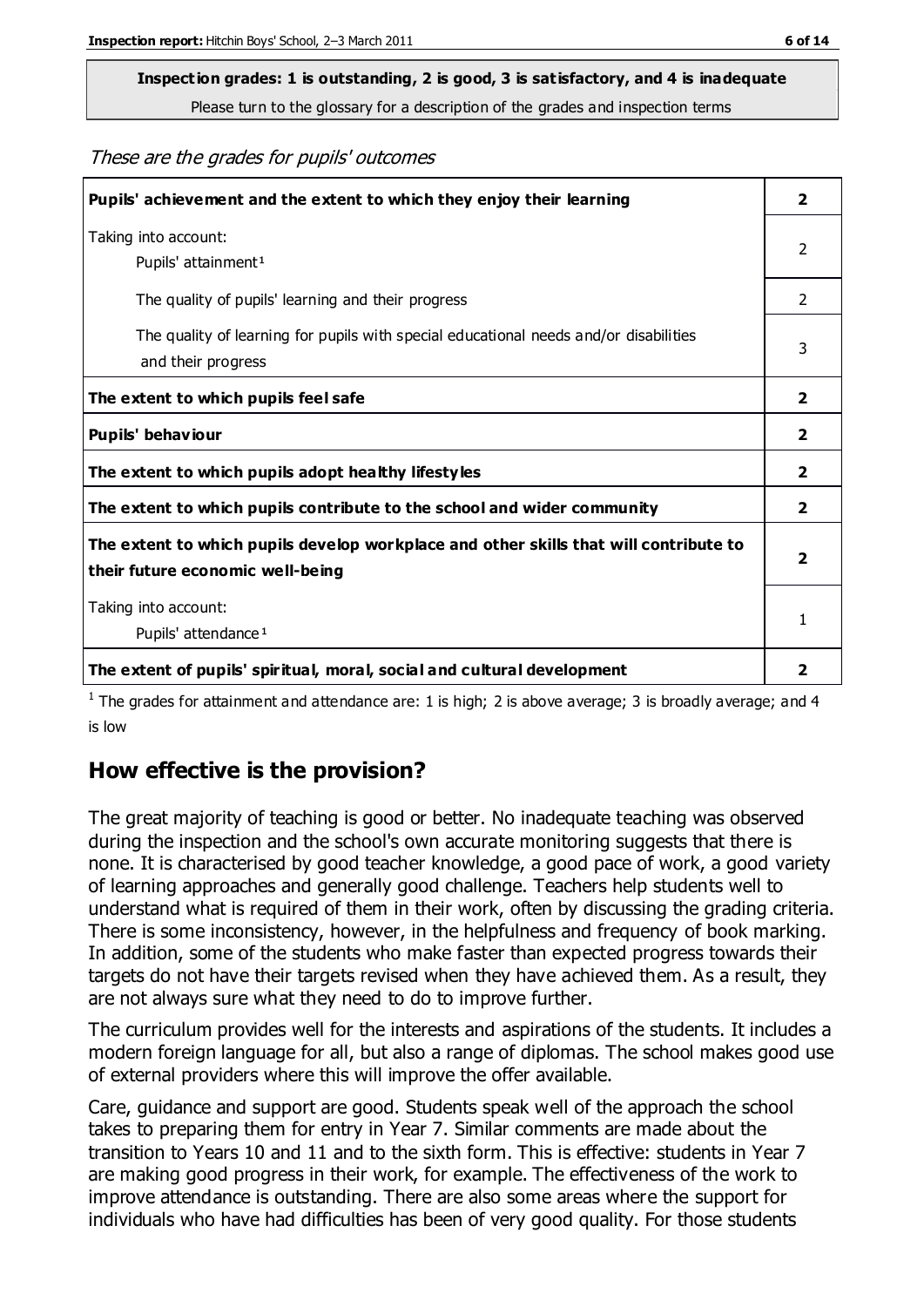**Inspection grades: 1 is outstanding, 2 is good, 3 is satisfactory, and 4 is inadequate** Please turn to the glossary for a description of the grades and inspection terms

who have special educational needs and/or disabilities who receive it, support is good. Well-attended family learning sessions are provided.

These are the grades for the quality of provision

| The quality of teaching                                                                                    |  |
|------------------------------------------------------------------------------------------------------------|--|
| Taking into account:<br>The use of assessment to support learning                                          |  |
| The extent to which the curriculum meets pupils' needs, including, where relevant,<br>through partnerships |  |
| The effectiveness of care, guidance and support                                                            |  |

#### **How effective are leadership and management?**

There is clear ambition for further improvement. The headteacher has monitored the school's provision and has accurately identified areas for development. The governing body is ambitious, well organised and knowledgeable. It has established clear expectations about the progress it expects students to make and is approaching its work with rigour. Subject leaders are well informed and some carry out exemplary analyses of students' work in order to identify where improvements to teaching approaches are required. Very good use has been made of partners to bring about improvement to these areas. The school's engagement with parents and carers has shown improvement and is now good. There are now termly reports on students' progress, for example, enabling parents to ascertain areas where students may require more support. The school's website, which contains information of use to parents and carers, shows that most parents and carers access it. Partnerships are highly effective. For example, the sixth form arrangements offer students a very wide curriculum and enable them to make good progress in their learning. Partnerships with other providers enable a broad curriculum to be offered to Years 10 and 11. The approach to target setting has been amended this year and the expectations of students' progress have increased as a result.

Safeguarding is good. Procedures are followed correctly and the governing body ensures that the relevant policies are updated. A very high proportion of students and their parents and carers say that students are safe at the school. The promotion of equality is good. This is brought about by the breadth of the curriculum and shown in the school's recent work to improve the performance of those who were of average or below attainment when they joined the school, which had been lagging. The school's leaders have analysed the characteristics of the local community very well, evaluated the school's provision and this has informed highly effective planning. There are extended opportunities for a range of work related to community cohesion, involving local, national and international links. The school's position as a hub for extended services plays an important part in this work. There is very good support for students from minority ethnic groups and relationships between different groups in the school are also very good.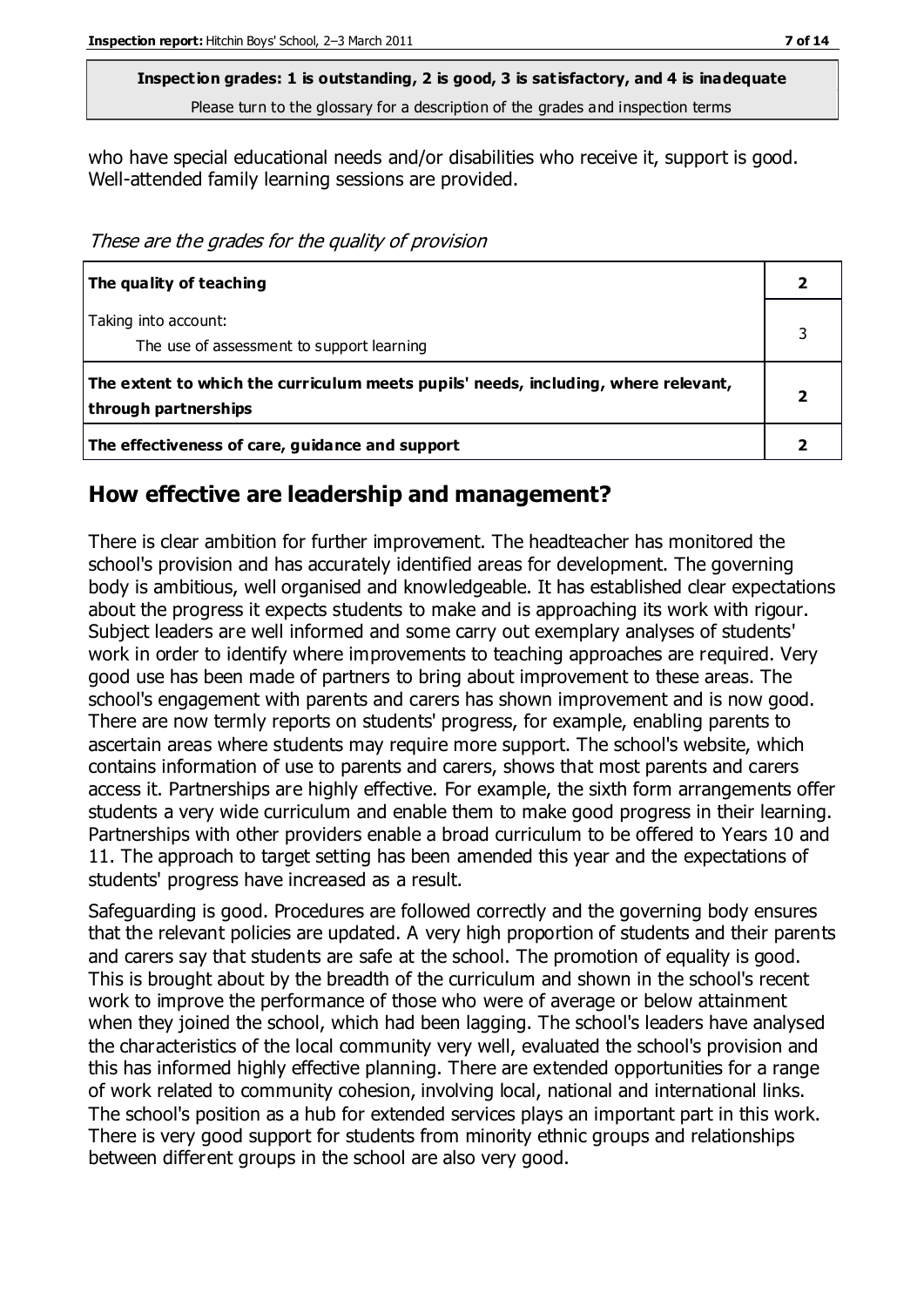**Inspection grades: 1 is outstanding, 2 is good, 3 is satisfactory, and 4 is inadequate**

Please turn to the glossary for a description of the grades and inspection terms

These are the grades for leadership and management

| The effectiveness of leadership and management in embedding ambition and driving<br><b>improvement</b>                                                           | 2                       |
|------------------------------------------------------------------------------------------------------------------------------------------------------------------|-------------------------|
| Taking into account:<br>The leadership and management of teaching and learning                                                                                   | 2                       |
| The effectiveness of the governing body in challenging and supporting the<br>school so that weaknesses are tackled decisively and statutory responsibilities met | $\overline{2}$          |
| The effectiveness of the school's engagement with parents and carers                                                                                             | $\overline{\mathbf{2}}$ |
| The effectiveness of partnerships in promoting learning and well-being                                                                                           | 1                       |
| The effectiveness with which the school promotes equality of opportunity and tackles<br>discrimination                                                           | $\overline{2}$          |
| The effectiveness of safeguarding procedures                                                                                                                     | $\mathbf{2}$            |
| The effectiveness with which the school promotes community cohesion                                                                                              | 1                       |
| The effectiveness with which the school deploys resources to achieve value for money                                                                             | 2                       |

### **Sixth form**

Students in the sixth form are making good progress in their work, after a dip in 2010. Teaching is good and leaders monitor its quality regularly. They also check students' progress and intervene effectively when it is insufficient. Good evalution of the progress that students make is being used well to identfy which students are likely to underachieve so that interventions can be arranged. Teachers' subject knowledge is good and they make use of effective questioning that develops students' analytical skills well. The curriculum is extensive, as a result of students being able to study across three different schools and a variety of other providers. All sixth form students make a contribution to the school, for example by helping younger students in their learning. Care, guidance and support are robust, and students' punctuality and attendance to lessons delivered by partners are monitored and reported back rapidly. There is a good induction programme, as a result of which students have a clear understanding of the demands that will be placed on them. The proportion of students who continue their learning into Year 13 is above average.

**Overall effectiveness of the sixth form 2** Taking into account: Outcomes for students in the sixth form 2 The quality of provision in the sixth form 2 and 2 and 2 and 2 and 2 and 2 and 2 and 2 and 2 and 2 and 2 and 2 and 2 and 2 and 2 and 2 and 2 and 2 and 2 and 2 and 2 and 2 and 2 and 2 and 2 and 2 and 2 and 2 and 2 and 2 and Leadership and management of the sixth form **2** and 2 and 2 and 2 and 2 and 2 and 2 and 2 and 2 and 2 and 2 and 2 and 2 and 2 and 2 and 2 and 2 and 2 and 2 and 2 and 2 and 2 and 2 and 2 and 2 and 2 and 2 and 2 and 2 and 2

These are the grades for the sixth form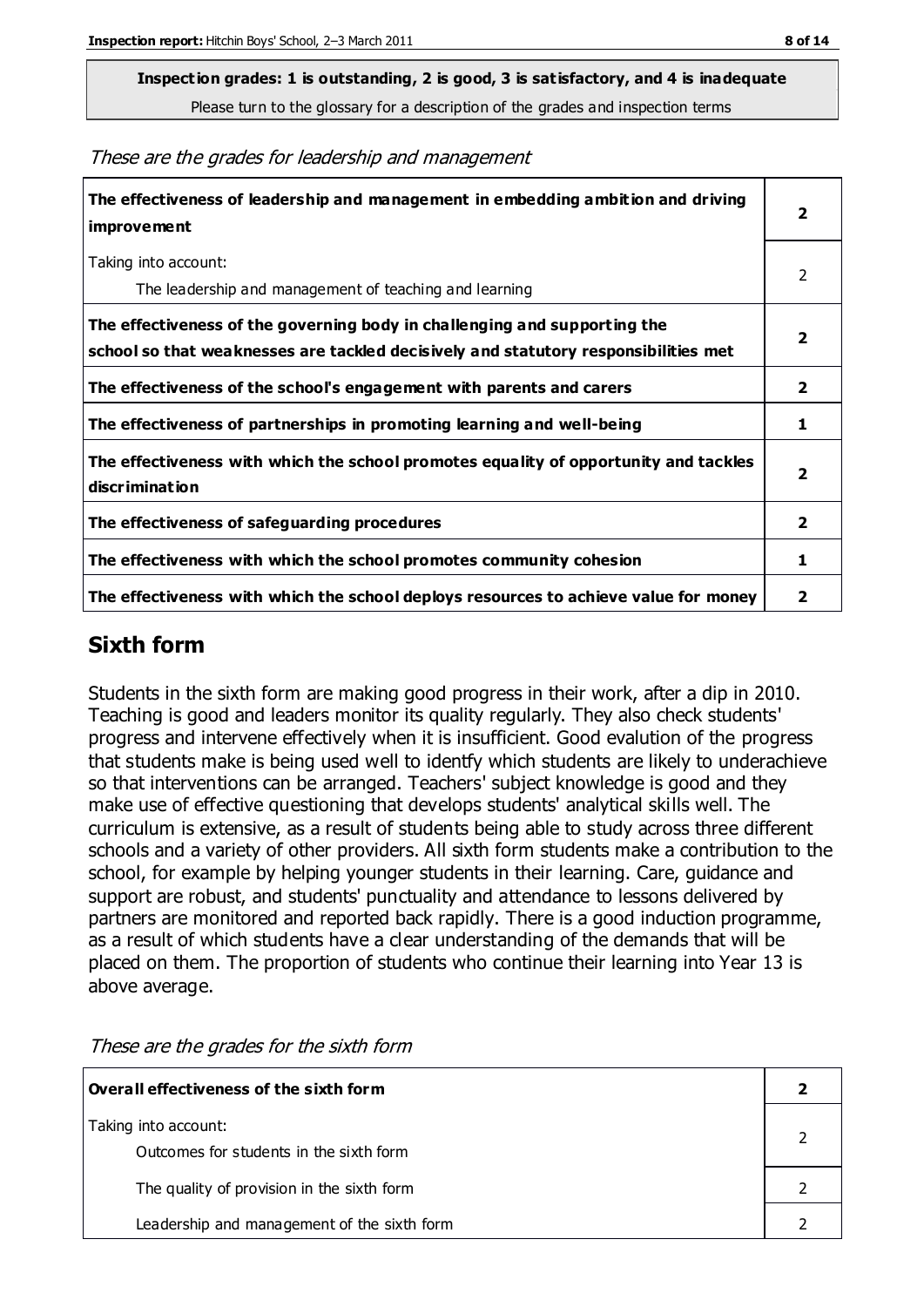**Inspection grades: 1 is outstanding, 2 is good, 3 is satisfactory, and 4 is inadequate**

Please turn to the glossary for a description of the grades and inspection terms

# **Views of parents and carers**

Parents and carers are very supportive of the school's work. A small minority raised concerns are about how well the school helps them to support their child's learning, and about communications with the school. Inspectors investigated these areas and their judgments are provided elsewhere in the report.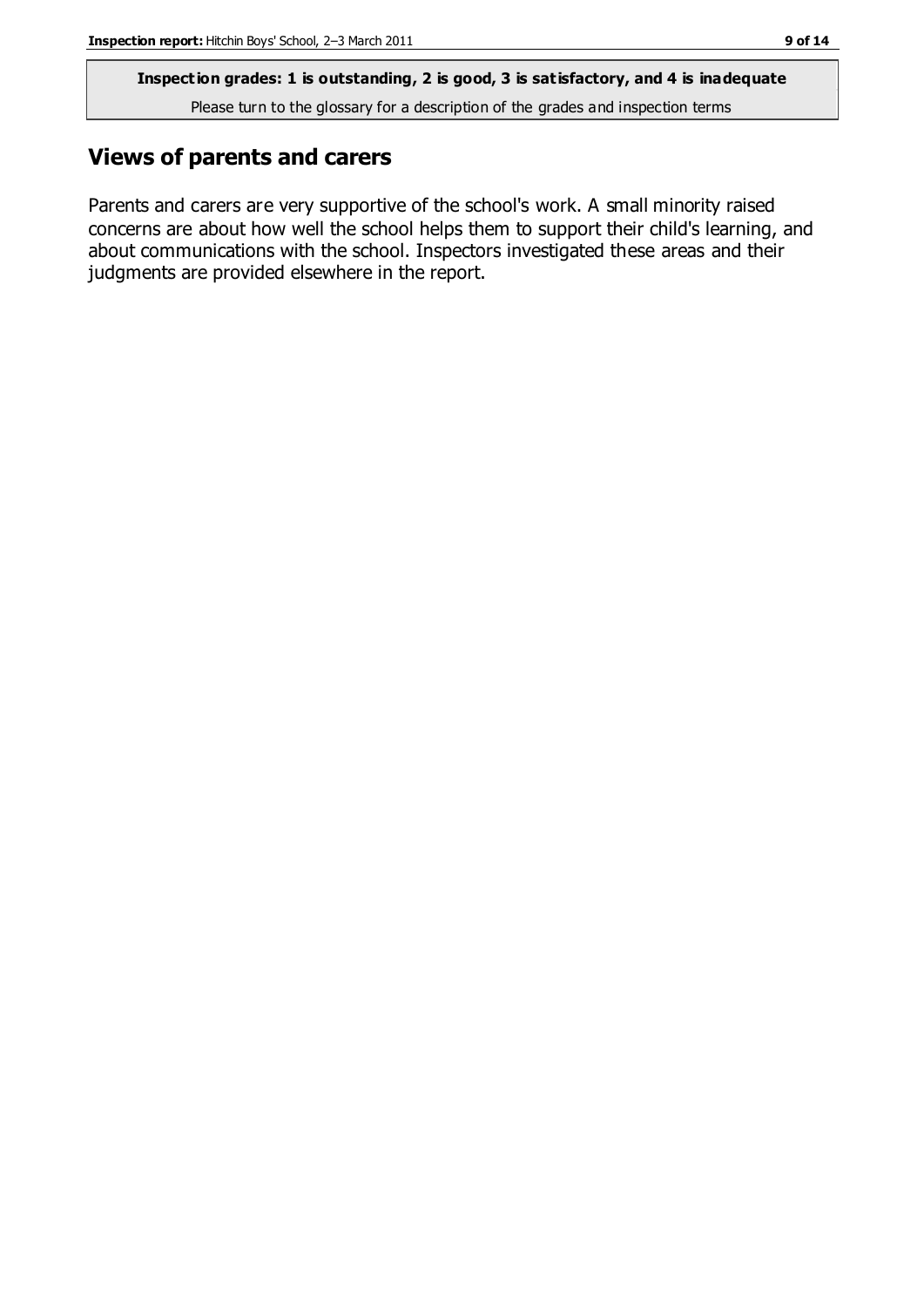#### **Responses from parents and carers to Ofsted's questionnaire**

Ofsted invited all the registered parents and carers of pupils registered at Hitchin Boys' School to complete a questionnaire about their views of the school.

In the questionnaire, parents and carers were asked to record how strongly they agreed with 13 statements about the school. The inspection team received 288 completed questionnaires by the end of the on-site inspection. In total, there are 1015 pupils registered at the school.

| <b>Statements</b>                                                                                                                                                                                                                                       | <b>Strongly</b><br>Agree<br>agree |               |              | <b>Disagree</b> |                | <b>Strongly</b><br>disagree |                |                |
|---------------------------------------------------------------------------------------------------------------------------------------------------------------------------------------------------------------------------------------------------------|-----------------------------------|---------------|--------------|-----------------|----------------|-----------------------------|----------------|----------------|
|                                                                                                                                                                                                                                                         | <b>Total</b>                      | $\frac{0}{0}$ | <b>Total</b> | $\frac{0}{0}$   | <b>Total</b>   | $\frac{1}{2}$               | <b>Total</b>   | $\frac{0}{0}$  |
| My child enjoys school                                                                                                                                                                                                                                  | 117                               | 41            | 144          | 50              | 21             | 7                           | 1              | $\mathbf 0$    |
| The school keeps my child<br>safe                                                                                                                                                                                                                       | 112                               | 39            | 170          | 59              | 5              | $\overline{2}$              | 0              | $\pmb{0}$      |
| My school informs me about<br>my child's progress                                                                                                                                                                                                       | 80                                | 28            | 181          | 63              | 21             | 7                           | $\mathbf{0}$   | $\mathbf 0$    |
| My child is making enough<br>progress at this school                                                                                                                                                                                                    | 87                                | 30            | 164          | 57              | 20             | $\overline{7}$              | 7              | $\overline{2}$ |
| The teaching is good at this<br>school                                                                                                                                                                                                                  | 86                                | 30            | 181          | 63              | 12             | 4                           | 0              | $\mathbf 0$    |
| The school helps me to<br>support my child's learning                                                                                                                                                                                                   | 54                                | 19            | 161          | 56              | 58             | 20                          | 4              | $\mathbf{1}$   |
| The school helps my child to<br>have a healthy lifestyle                                                                                                                                                                                                | 62                                | 22            | 183          | 64              | 24             | 8                           | $\overline{2}$ | $\mathbf{1}$   |
| The school makes sure that<br>my child is well prepared for<br>the future (for example<br>changing year group,<br>changing school, and for<br>children who are finishing<br>school, entering further or<br>higher education, or entering<br>employment) | 74                                | 26            | 166          | 58              | 15             | 5                           | 3              | 1              |
| The school meets my child's<br>particular needs                                                                                                                                                                                                         | 85                                | 30            | 168          | 58              | 19             | 7                           | 6              | $\overline{2}$ |
| The school deals effectively<br>with unacceptable behaviour                                                                                                                                                                                             | 85                                | 30            | 160          | 56              | 26             | 9                           | $\overline{2}$ | $\mathbf{1}$   |
| The school takes account of<br>my suggestions and concerns                                                                                                                                                                                              | 65                                | 23            | 158          | 55              | 28             | $10\,$                      | 1              | 0              |
| The school is led and<br>managed effectively                                                                                                                                                                                                            | 91                                | 32            | 173          | 60              | $\overline{7}$ | $\overline{2}$              | $\mathbf 0$    | $\mathbf 0$    |
| Overall, I am happy with my<br>child's experience at this<br>school                                                                                                                                                                                     | 123                               | 43            | 141          | 49              | 13             | 5                           | $\overline{2}$ | $\mathbf{1}$   |

The table above summarises the responses that parents and carers made to each statement. The percentages indicate the proportion of parents and carers giving that response out of the total number of completed questionnaires. Where one or more parents and carers chose not to answer a particular question, the percentages will not add up to 100%.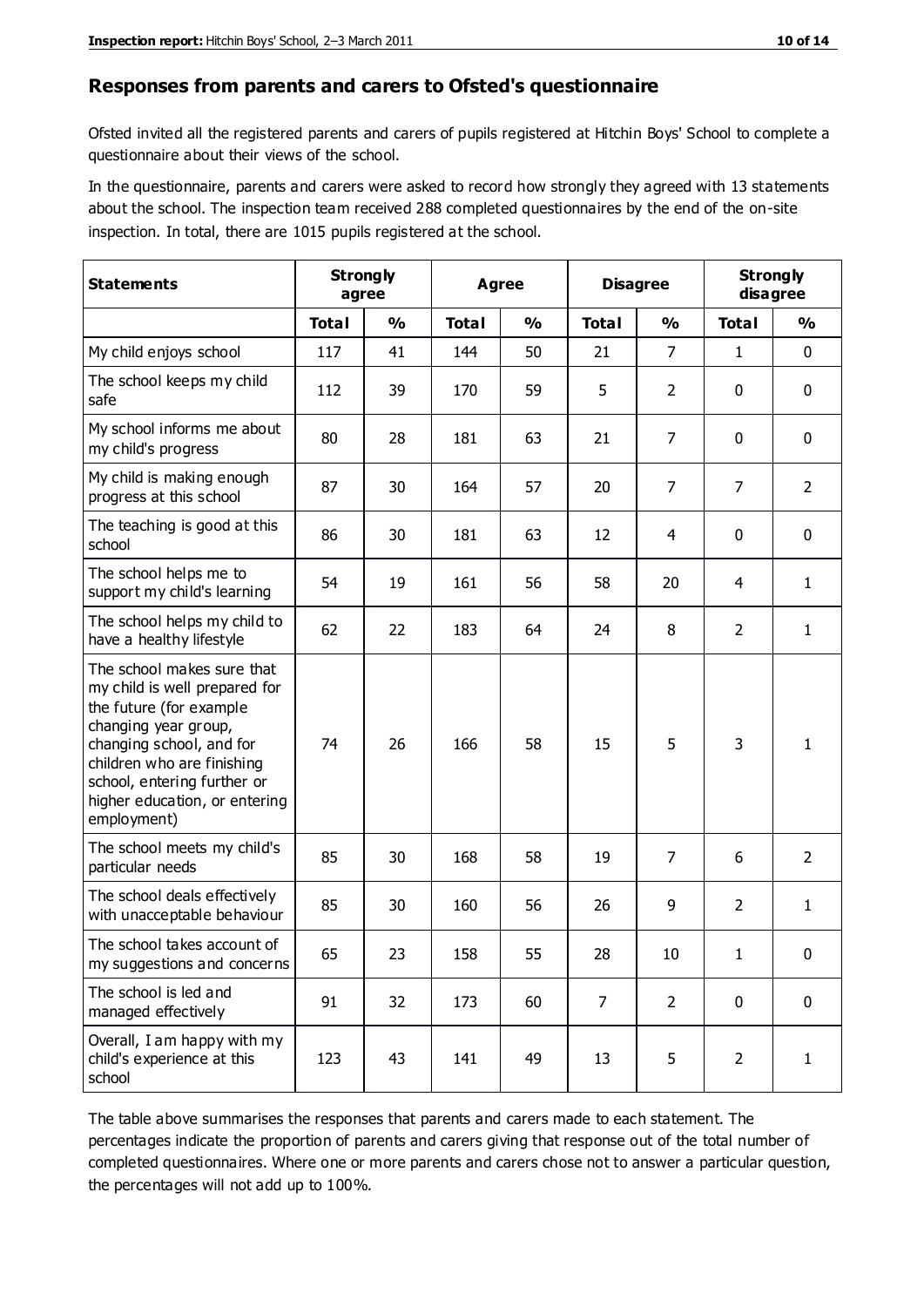# **Glossary**

| Grade   | <b>Judgement</b> | <b>Description</b>                                                                                                                                                                                                            |
|---------|------------------|-------------------------------------------------------------------------------------------------------------------------------------------------------------------------------------------------------------------------------|
| Grade 1 | Outstanding      | These features are highly effective. An outstanding school<br>provides exceptionally well for all its pupils' needs.                                                                                                          |
| Grade 2 | Good             | These are very positive features of a school. A school that<br>is good is serving its pupils well.                                                                                                                            |
| Grade 3 | Satisfactory     | These features are of reasonable quality. A satisfactory<br>school is providing adequately for its pupils.                                                                                                                    |
| Grade 4 | Inadequate       | These features are not of an acceptable standard. An<br>inadequate school needs to make significant improvement<br>in order to meet the needs of its pupils. Ofsted inspectors<br>will make further visits until it improves. |

### **What inspection judgements mean**

### **Overall effectiveness of schools**

|                       | Overall effectiveness judgement (percentage of schools) |      |                     |                   |
|-----------------------|---------------------------------------------------------|------|---------------------|-------------------|
| <b>Type of school</b> | <b>Outstanding</b>                                      | Good | <b>Satisfactory</b> | <b>Inadequate</b> |
| Nursery schools       | 59                                                      | 35   | 3                   | 3                 |
| Primary schools       | 9                                                       | 44   | 39                  | 7                 |
| Secondary schools     | 13                                                      | 36   | 41                  | 11                |
| Sixth forms           | 15                                                      | 39   | 43                  | 3                 |
| Special schools       | 35                                                      | 43   | 17                  | 5                 |
| Pupil referral units  | 21                                                      | 42   | 29                  | 9                 |
| All schools           | 13                                                      | 43   | 37                  | 8                 |

New school inspection arrangements were introduced on 1 September 2009. This means that inspectors now make some additional judgements that were not made previously.

The data in the table above are for the period 1 September 2009 to 31 August 2010 and are consistent with the latest published official statistics about maintained school inspec tion outcomes (see **[www.ofsted.gov.uk](http://www.ofsted.gov.uk/)**).

The sample of schools inspected during 2009/10 was not representative of all schools nationally, as weaker schools are inspected more frequently than good or outstanding schools.

Percentages are rounded and do not always add exactly to 100.

Sixth form figures reflect the judgements made for the overall effectiveness of the sixth form in secondary schools, special schools and pupil referral units.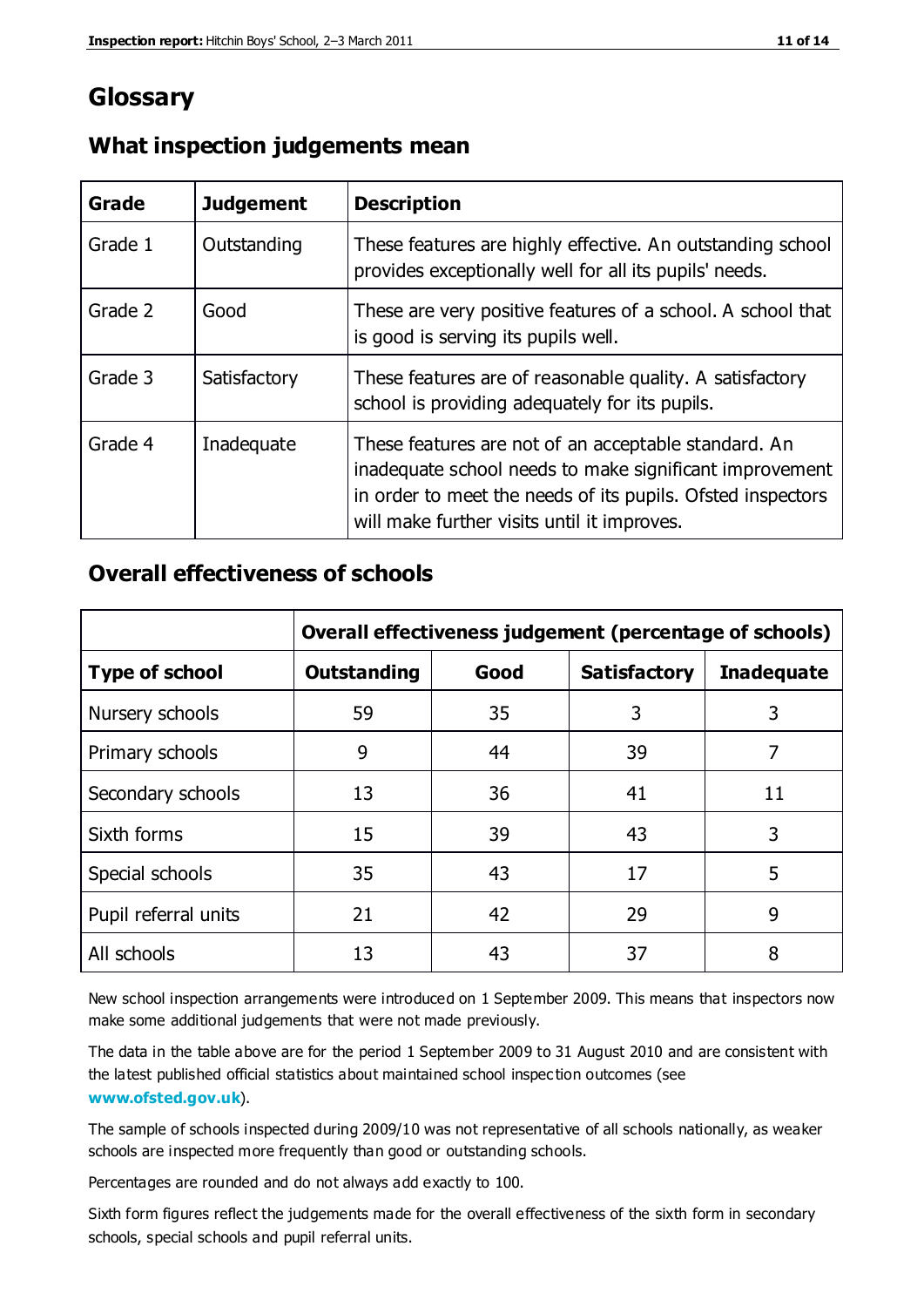# **Common terminology used by inspectors**

| Achievement:               | the progress and success of a pupil in their learning,<br>development or training.                                                                                                                                                          |  |  |
|----------------------------|---------------------------------------------------------------------------------------------------------------------------------------------------------------------------------------------------------------------------------------------|--|--|
| Attainment:                | the standard of the pupils' work shown by test and<br>examination results and in lessons.                                                                                                                                                   |  |  |
| Capacity to improve:       | the proven ability of the school to continue<br>improving. Inspectors base this judgement on what<br>the school has accomplished so far and on the quality<br>of its systems to maintain improvement.                                       |  |  |
| Leadership and management: | the contribution of all the staff with responsibilities,<br>not just the headteacher, to identifying priorities,<br>directing and motivating staff and running the school.                                                                  |  |  |
| Learning:                  | how well pupils acquire knowledge, develop their<br>understanding, learn and practise skills and are<br>developing their competence as learners.                                                                                            |  |  |
| Overall effectiveness:     | inspectors form a judgement on a school's overall<br>effectiveness based on the findings from their<br>inspection of the school. The following judgements,<br>in particular, influence what the overall effectiveness<br>judgement will be. |  |  |
|                            | The school's capacity for sustained<br>improvement.                                                                                                                                                                                         |  |  |
|                            | Outcomes for individuals and groups of pupils.                                                                                                                                                                                              |  |  |
|                            | The quality of teaching.                                                                                                                                                                                                                    |  |  |
|                            | The extent to which the curriculum meets<br>pupils' needs, including, where relevant,<br>through partnerships.                                                                                                                              |  |  |
|                            | The effectiveness of care, guidance and<br>support.                                                                                                                                                                                         |  |  |
| Progress:                  | the rate at which pupils are learning in lessons and<br>over longer periods of time. It is often measured by<br>comparing the pupils' attainment at the end of a key                                                                        |  |  |

stage with their attainment when they started.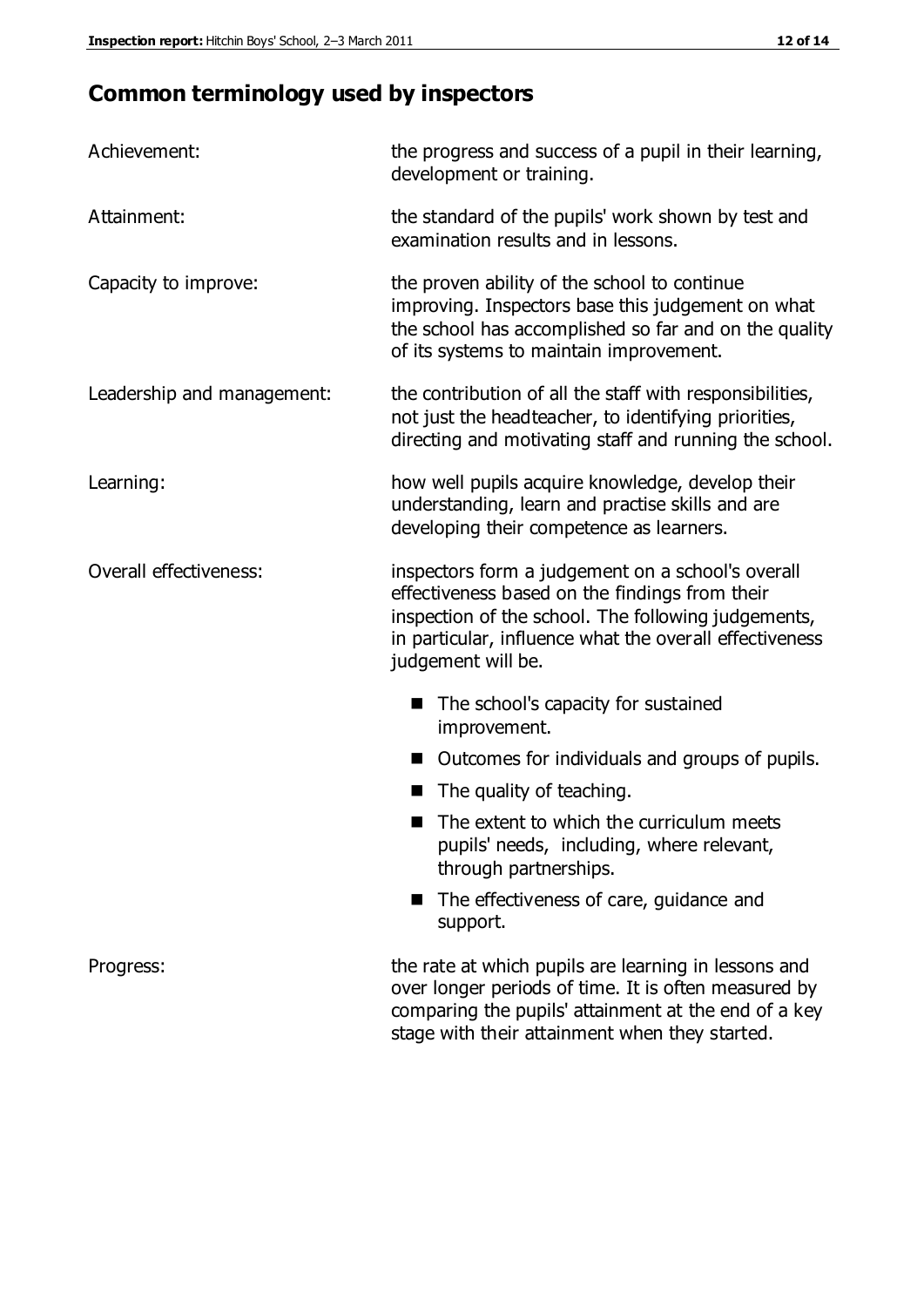# **This letter is provided for the school, parents and carers to share with their children. It describes Ofsted's main findings from the inspection of their school.**

4 March 2011

Dear Students

# **Inspection of Hitchin Boys' School, Hitchin, SG5 1JB**

Thank you for the help you gave us when we inspected your school. We spoke to many of you in lessons, around the school and in meetings. We were impressed by your confidence and politeness. Thank you also to those of you who completed the questionnaires. These showed that a very large majority of you learn a lot in lessons, know how well you are doing and feel safe in school. Inspectors agree with these views. You make good progress in your learning and reach high standards because the teaching you receive is of good quality, because you are interested in what you are learning and because your attendance is high. You behave well in lessons, and around the school.

Your school takes care over its preparations for when you join in Year 7 as well as at other times of change, for example when you are preparing to go into Year 10 or the sixth form. As a result you get off to a good start. The curriculum is good. There is a wide range of subjects and courses to ensure that you are well served, whatever your interest and aspirations. There is also a good range of extra-curricular activities.

The progress you make in your work is good. A small number of you make satisfactory progress. To ensure that all students make at least good progress we have asked teachers to take further steps to ensure that lessons are always designed to take into account the knowledge and understanding of different students. This should come partly from the marking of your classwork and homework, and from checking your understanding more frequently in lessons.

You can help by making sure you understand the work and asking for help if you do not.

Yours sincerely

Alan Alder Her Majesty's Inspector